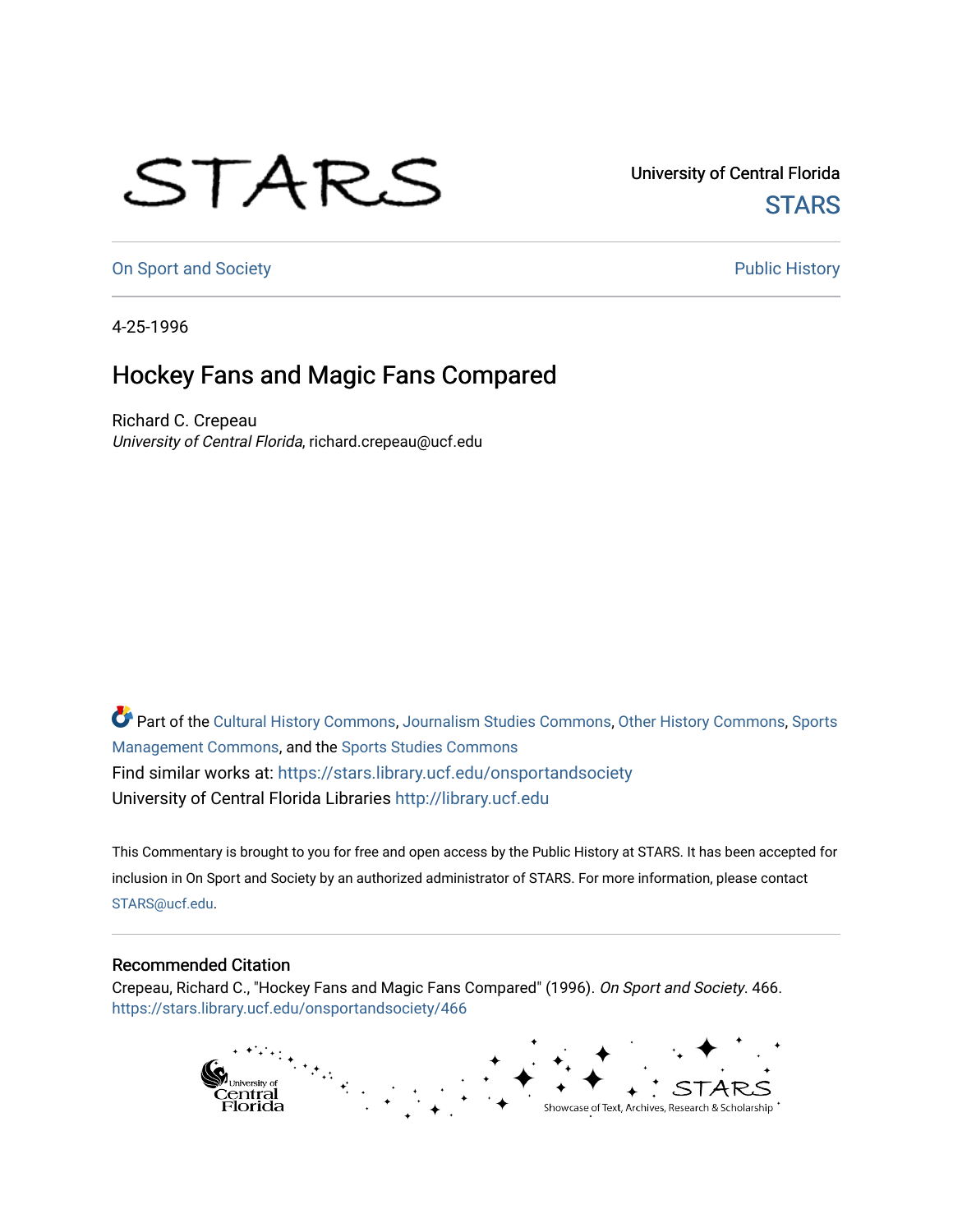## SPORT AND SOCIETY FOR ARETE April 25, 1996

The gentleman was in is early thirties and wore a black t-shirt with "House of Babes" printed across the front. On the back were three less than virginal looking cartoon bikini babes accentuated by interesting words like "nasty" and "feisty." He was sitting in the front row at the Orlando Arena. It was not a Magic game.

I searched in vain for anyone wearing a suit looking well pressed and armed with a cellular phone. My guess is that there was not a doctor or lawyer on the premises. Indeed there was not a single member of the Orlando establishment to be found.

Finally between periods out in the concession area I spotted two young men in suits, but they looked out of sync with their large shoulders, big necks, and long stringy wet-looking hair. Two farm boys from Canada who obviously had been scratched that night were in the stands instead of on the ice looking a lot like Barry Melrose.

The hockey crowd will never be mistaken for the basketball crowd. The contrast is striking and speaks to a very different in-house cliental for the Orena's two professional sports franchises. No doubt part of the difference can be explained by economics. Magic tickets at center-court run nearly three times higher than Solar Bear tickets at center-ice. But it is more than economics.

The Magic crowd is actually two crowds, as Greg Dawson pointed out earlier this season. Downstairs is the cellular phone, power tie, Armani suit, and local establishment crowd. Doctors, lawyers, bankers, middle-level managers, politicians, celebrities, Disney execs, and Amway slicks, make up the bulk of the lower bowl elite for whom the season tickets are a major tax write off or a significant gratuity. Every piece of clothing is tasteful and fashionable, every piece of hair is perfectly coiffed. These are Orlando's version of the beautiful people, in attendance to be seen, rather than to see.

In the upper bowl are those who own pieces of season tickets, have no power connections, but still represent the well-healed and/or yuppie pretenders of the American middle class. Fewer suits and more Magic paraphernalia are in evidence, and some would claim more interest and enthusiasm for the game itself. A great deal of coaching and refereeing goes on upstairs, and that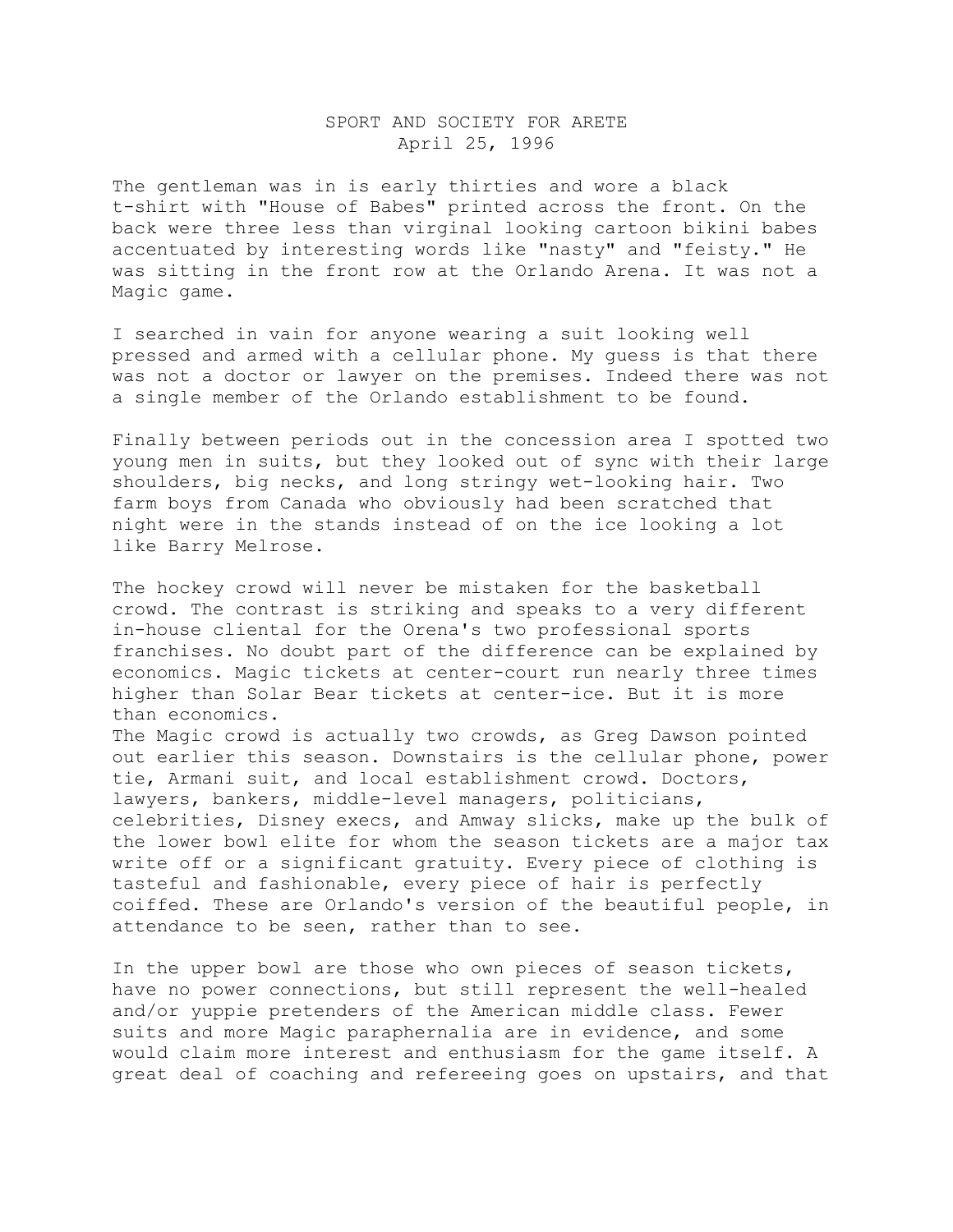is punctuated by the mad scramble to catch a free t-shirt as it sails up from the court.

The hockey crowd is quite different. Most of it is in the lower bowl. There are always some people up top and they tend to be the young and very enthusiastic. They scream quite a lot, wear Solar Bear paraphernalia, and jump up and down holding unoriginal signs. Downstairs there is an interesting mix of people. Mostly they are middle age northern transplants, families with young children who look like they might have some acquaintance with the ice, and young working-class males and their girl-friends too many of whom look like they just stepped off the set of a daytime TV soap, or are on their way to a GAP rally.

The faces and accents in this crowd are midwest and northeast. They are a tribute to Orlando as the transplant capital of the Southeast. Boston, New York, New Jersey (any exit), Philly, Cleveland, Cincinnati, Chicago, and Detroit. Scattered through the crowd are Blackhawk, Red Wing, Bruin, and Ranger sweaters. These are a sign of previous loyalties and are a mark of status. They announce that you are someone who actually knows the difference between offside and an offside pass; someone who will not try to start the wave during a Solar Bear power play.

Given the fact that both the Magic and the Solar Bears are owned by the same pyramid, it is not surprising that game production is similar. The announcer is too loud, the immediate pregame pageantry is too long and too loud, the music is too loud and annoying. Why is this seen as something people want? Who besides those under twelve actually enjoy this noise? Two things make the Solar Bears' production more tolerable. Paul Porter is not at the hockey games, and music is not played during the action.

For hockey the "Sports Magic Team" becomes the "Ice Breakers" and they are simply annoying on ice. There are stoppages of play during the hockey game to run silly contests like "dance for your dinner," while at Magic games this brainless activity is confined to timeouts. And Shades couldn't carry Stuff's whoopi cushion.

At hockey games fans are not allowed to move up and down the aisles, and in and out of seats, expect during a pause in the action. The Magic should give this one a try.